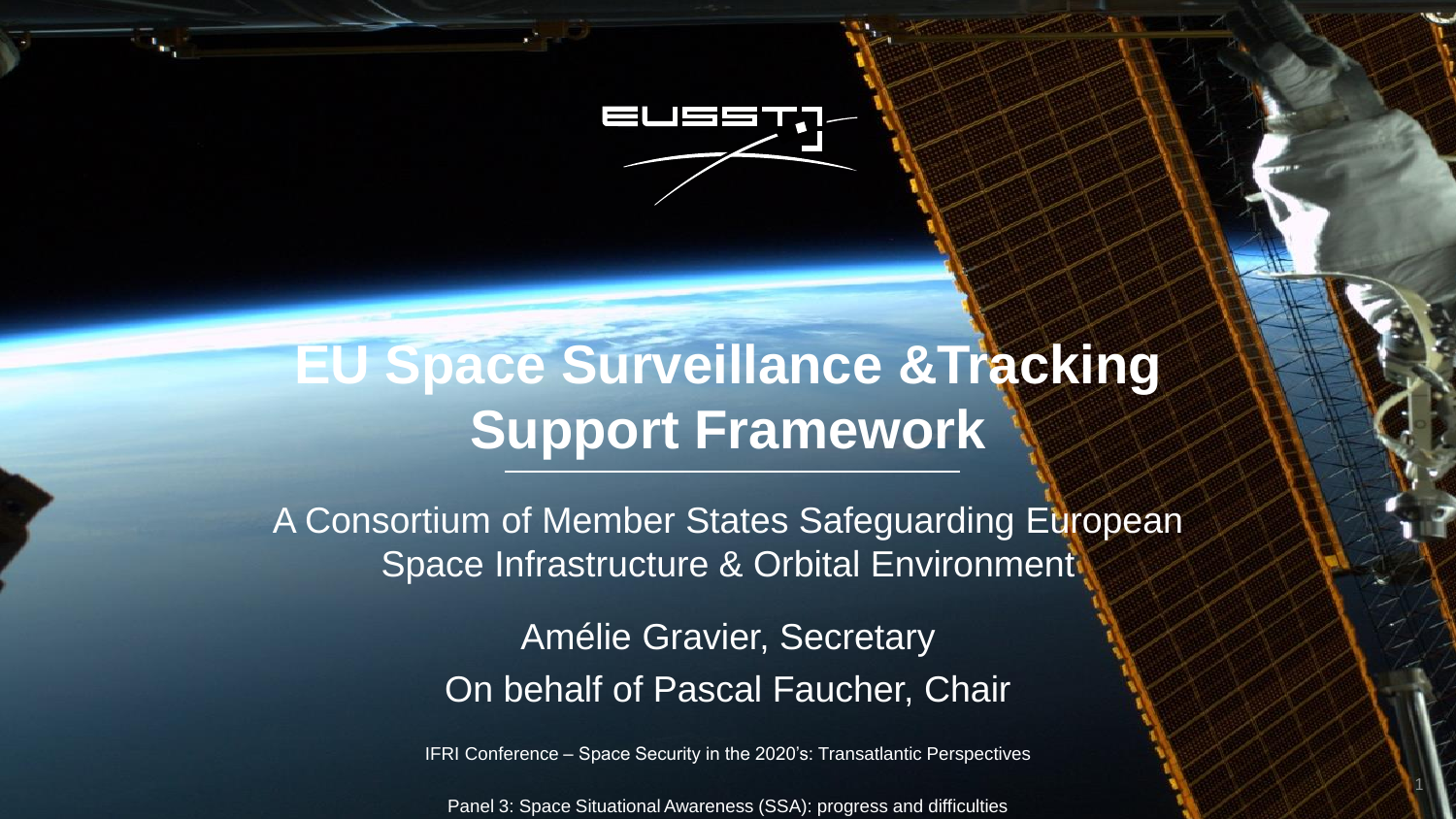# Consortium Governance Decision 541/2014/EU for a Support Framework

### **Decision of the European Parliament and of the Council of 16 April 2014 establishing a Framework for Space Surveillance and Tracking Support**

« Ensuring the long-term availability of European and national space infrastructure, facilities and services which are essential for the safety and security of the economies, societies and citizens in Europe » (article 3)

With the aim to (article 4):

« Establish a SST capability at European level and with an **appropriate level of autonomy** » :

- (a) The establishment and operation of a **sensor function** consisting of a network of Member State ground-based and/or space-based sensors, including national sensors developed through ESA, to survey and track space objects and to produce a database thereof;
- (b) The establishment and operation of a **processing function** to process and analyse the SST data at national level to produce SST information and services for transmission to the SST service provision function;
- (c) The setting up of a function to provide **SST services** as defined in Article 5(1) to the entities referred to in Article 5(2).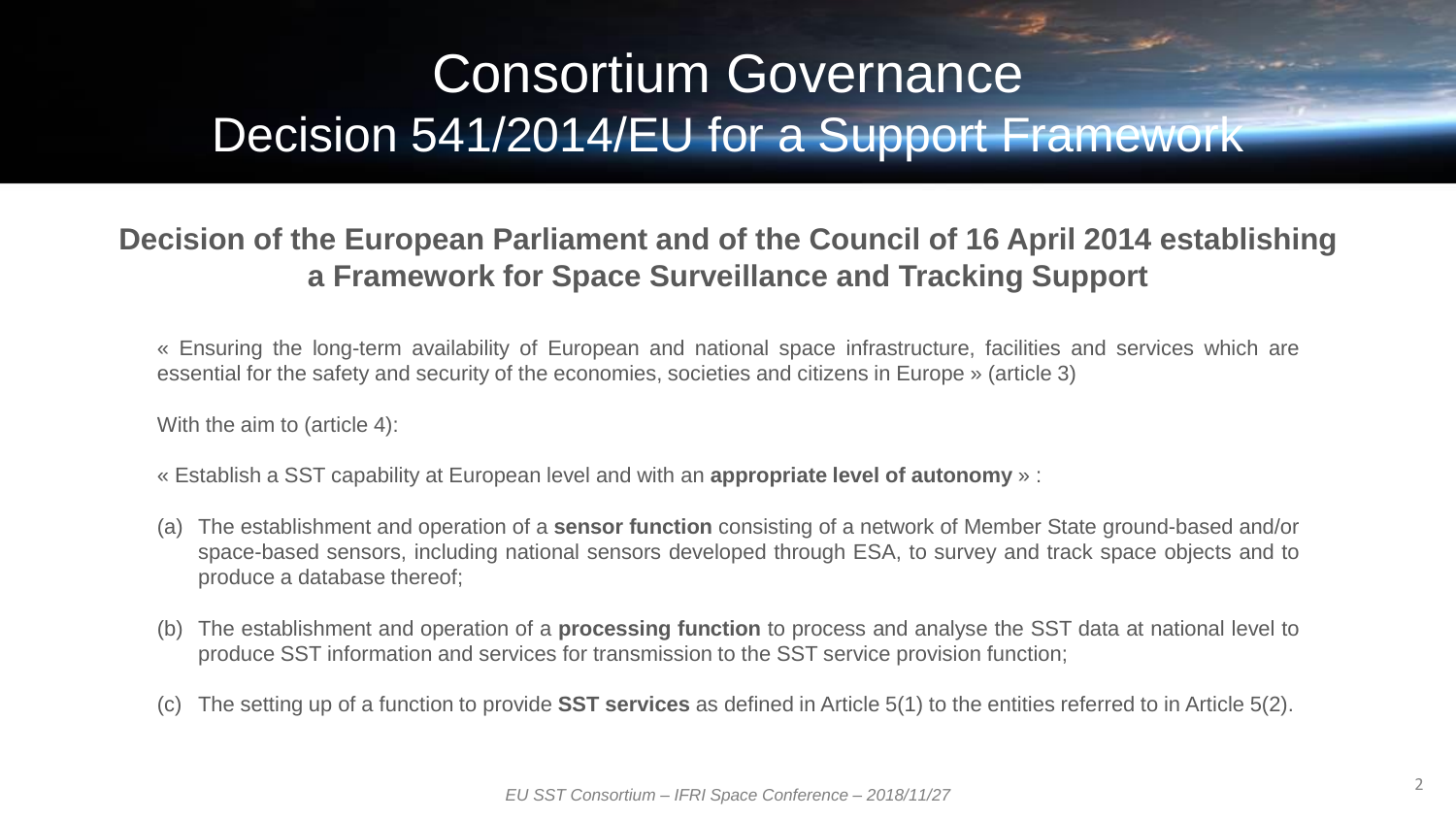# Consortium Governance State of play

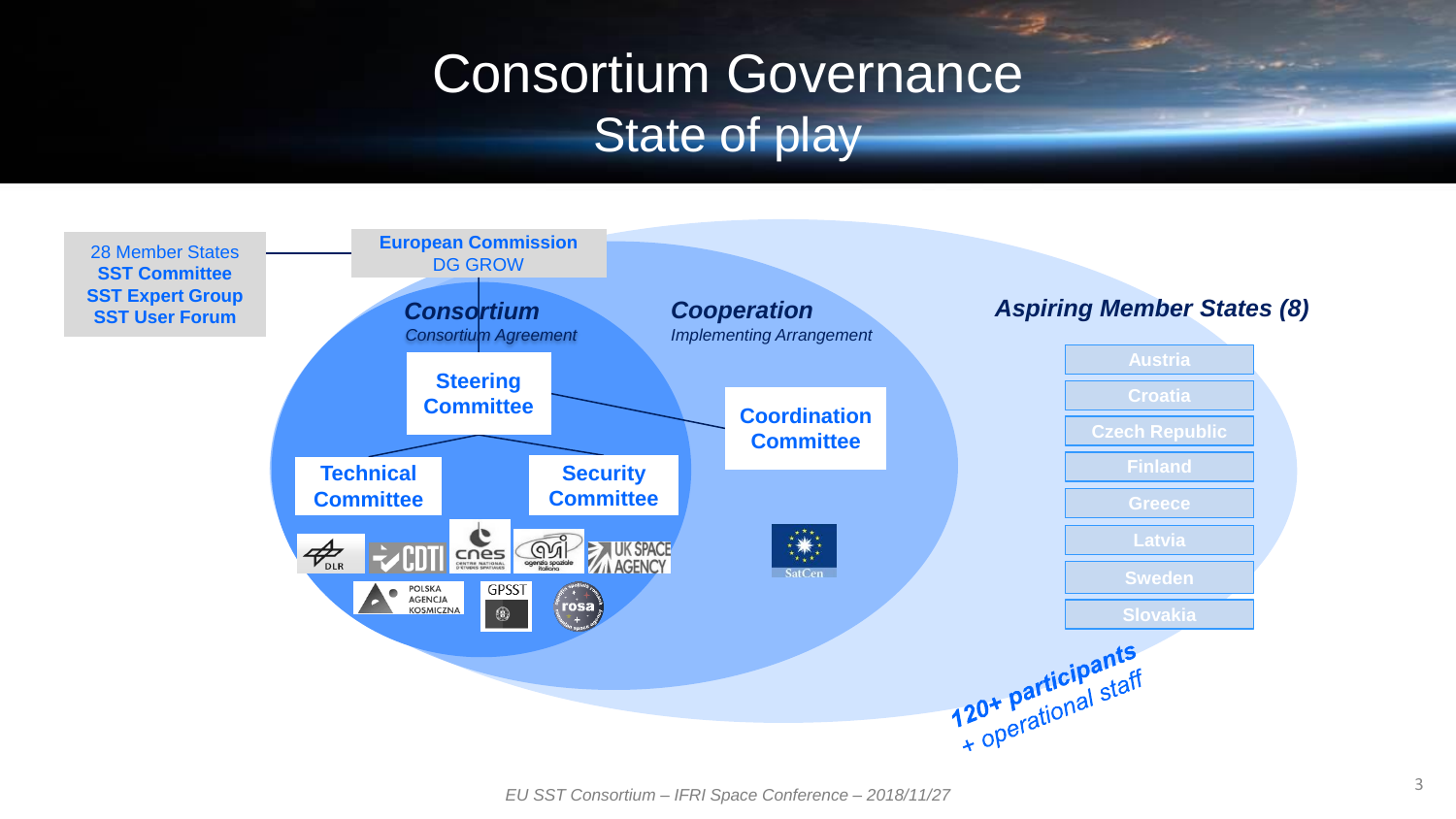# Consortium Governance Dual Dimension



- $\Box$  Particularity of governance to answer specificities of the space sector:
	- **Dual nature of systems**, services and actors: military legacy, civilian orientation
	- **National security** dimension: collaboration at national level between civilian, military and security actors
	- **National control, operation and ownership** retained over SST sensors
- Delegates and experts from MoDs and Space Agencies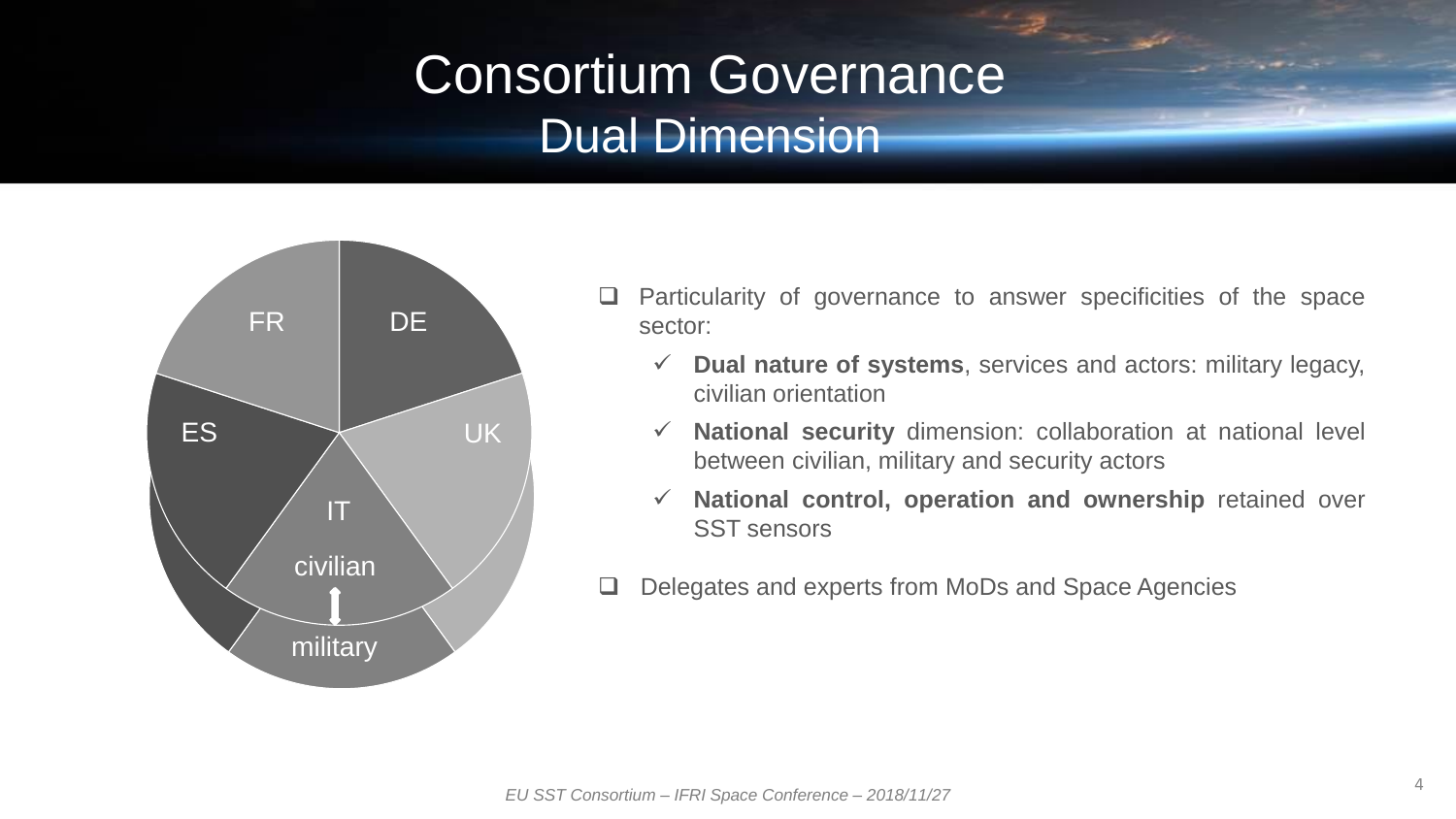### $\mathbb{Z}_{\infty}$ Service Provision Service Provision Model Until March 2019

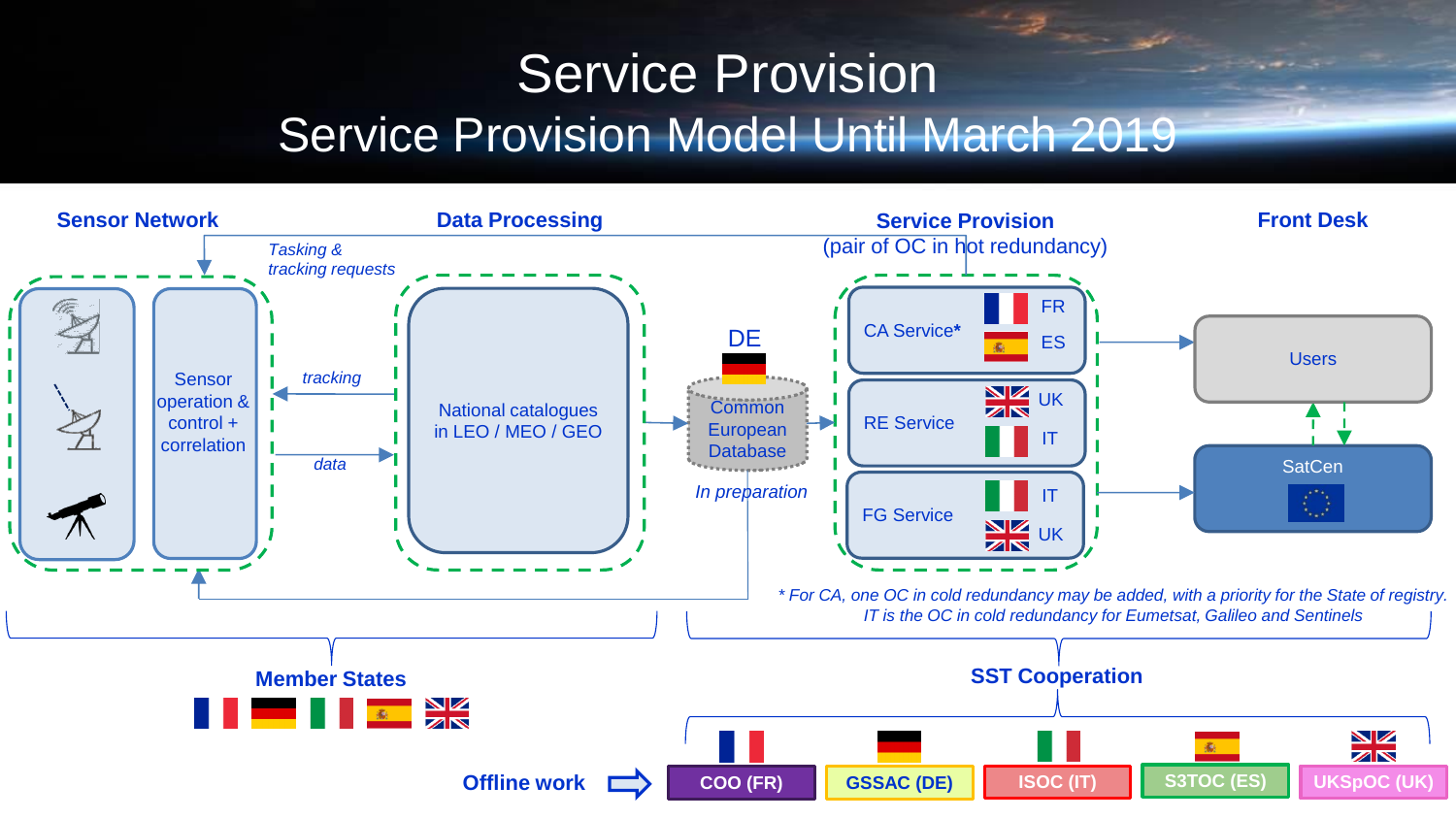### Service Provision Increasing Number of Users

| Collision<br>Avoidance (CA)                                                                                                                                                                                                                                                                                                                                                                                                                                                                                                                             |                                                        |                                                                                                                    | <b>Re-entry</b>                                                                                                |                                                                                                                                                                                                                                                                                                                                                                                                                   | Fra                                                        |
|---------------------------------------------------------------------------------------------------------------------------------------------------------------------------------------------------------------------------------------------------------------------------------------------------------------------------------------------------------------------------------------------------------------------------------------------------------------------------------------------------------------------------------------------------------|--------------------------------------------------------|--------------------------------------------------------------------------------------------------------------------|----------------------------------------------------------------------------------------------------------------|-------------------------------------------------------------------------------------------------------------------------------------------------------------------------------------------------------------------------------------------------------------------------------------------------------------------------------------------------------------------------------------------------------------------|------------------------------------------------------------|
|                                                                                                                                                                                                                                                                                                                                                                                                                                                                                                                                                         |                                                        |                                                                                                                    |                                                                                                                |                                                                                                                                                                                                                                                                                                                                                                                                                   |                                                            |
| <b>CL GST</b><br><b>Conjunction Report</b><br><b>UNCLASSIFIED</b><br><b>Collision Avoidance Report</b><br>1CA-16099B-16099C-201605030928-002-CRITICAL                                                                                                                                                                                                                                                                                                                                                                                                   |                                                        |                                                                                                                    | Re-entry Analysis Report<br><b>UNCLASSIFIED</b><br><b>Re-entry Analysis Report</b><br>1RE-97067A-EU-1          | وترسمت                                                                                                                                                                                                                                                                                                                                                                                                            | Fragm                                                      |
| Primary Object<br><b>Secondary Object</b><br><b>FXAMPI FSAT1</b><br><b>FXAMPLESAT2</b><br>12345 / 2016-099B<br>67890 / 2016-099C<br>Creation Date: 2016-05-03T09:28:15.123                                                                                                                                                                                                                                                                                                                                                                              |                                                        |                                                                                                                    | <b>EXAMPLESAT</b><br><b>NORAD ID: 12345</b><br>Int.Designator: 2016-099C<br>Creation Date: 2016-05-03T09:28:15 |                                                                                                                                                                                                                                                                                                                                                                                                                   |                                                            |
| 1 Conjunction Details:<br>12345_conj 67890 2016002025347 093152520236<br>CDM Message ID:                                                                                                                                                                                                                                                                                                                                                                                                                                                                | Overview:<br>available information:                    |                                                                                                                    |                                                                                                                | This report presents the results of the EXAMPLESAT re-entry analysis in accordance with the latest                                                                                                                                                                                                                                                                                                                | Overview<br>This report presents the repai<br>information: |
| Total: 0.34<br>Distances [len]:<br>In Track:<br>0.2<br>Radial: 0.2<br>Cross Track: 0.2                                                                                                                                                                                                                                                                                                                                                                                                                                                                  | Epoch of the re-entry.                                 |                                                                                                                    | 2016-01-01T01:25:03                                                                                            |                                                                                                                                                                                                                                                                                                                                                                                                                   | Number of fragments                                        |
| Collision probability (Alfriend & Akella):<br>124E103                                                                                                                                                                                                                                                                                                                                                                                                                                                                                                   | Uncertainty of epoch                                   |                                                                                                                    | ±0h15m                                                                                                         |                                                                                                                                                                                                                                                                                                                                                                                                                   | Ture                                                       |
| 2016-01-02T03 04:05 678<br>Time of closest approach (TCA):                                                                                                                                                                                                                                                                                                                                                                                                                                                                                              | Nominal re-entry point                                 |                                                                                                                    | Let. 50.94°N Lon. 54.34°E<br>Table 1: Re-entry information                                                     |                                                                                                                                                                                                                                                                                                                                                                                                                   | Colision partner:                                          |
|                                                                                                                                                                                                                                                                                                                                                                                                                                                                                                                                                         |                                                        |                                                                                                                    |                                                                                                                |                                                                                                                                                                                                                                                                                                                                                                                                                   | Fragmentation event epox                                   |
|                                                                                                                                                                                                                                                                                                                                                                                                                                                                                                                                                         | Apogea<br>Peripee:                                     |                                                                                                                    | 215 km<br>185 km                                                                                               |                                                                                                                                                                                                                                                                                                                                                                                                                   |                                                            |
|                                                                                                                                                                                                                                                                                                                                                                                                                                                                                                                                                         | <b>Inclination:</b>                                    |                                                                                                                    | SY:                                                                                                            |                                                                                                                                                                                                                                                                                                                                                                                                                   | <b>Fragments distributed</b>                               |
|                                                                                                                                                                                                                                                                                                                                                                                                                                                                                                                                                         |                                                        |                                                                                                                    | Table 2: Object information                                                                                    |                                                                                                                                                                                                                                                                                                                                                                                                                   | 1600                                                       |
|                                                                                                                                                                                                                                                                                                                                                                                                                                                                                                                                                         |                                                        | Epoch                                                                                                              | Longitude [deg]                                                                                                | Latitude [deg]                                                                                                                                                                                                                                                                                                                                                                                                    |                                                            |
|                                                                                                                                                                                                                                                                                                                                                                                                                                                                                                                                                         | Entry:                                                 | 2016-01-01T01.02.03                                                                                                | $-8.411085$                                                                                                    | 38.877597                                                                                                                                                                                                                                                                                                                                                                                                         | tom<br>$\bullet$ 5                                         |
|                                                                                                                                                                                                                                                                                                                                                                                                                                                                                                                                                         | <b>Ext</b>                                             | 2016-01-01T01:20:03                                                                                                | 23.851466                                                                                                      | 50.851466                                                                                                                                                                                                                                                                                                                                                                                                         | $\cdot$<br>1400                                            |
| correnge<br>This model consume reference on the last contributed on information retrieved from www.source-track.org<br>The conjunction working report has been proposed with due care. Because serious underlying issuel the results disk bused active this<br>report contain unomitables, which can not be concreted. Therefore no laterar for completeness and committees of the provided<br>information and data combingtown.<br>The artisty has numbed funding from the European Union programmes, numbly from the Modian 2000 meants and remarkant | <b>DISOLANER</b><br>information and data can be given. | This report contains information that is at least in earts based on information retrieved from www.scape.track.org | Table 3: Area of Interest Information                                                                          | The re-entry analysis report has been prepared with due care, theoryse of various underlying legal data, the results distributed within this<br>report contain uncertainties, which cannot be controlled. Therefore no liability for completeness and connectness of the provided<br>This activity has received funding from the European Union anarcanyous, wouldn't from the Horizon 2020 arounds and impaction | 1200<br>ikon)<br>Altitude<br>1000<br>100<br>con<br>400     |
| presences under most approveds No 71300 and No 71302 and the Convenient and Salley occurrence under grant approved. By<br>2905/680/020903/2987<br>This report reflects only the special's view and the European Commission and the Roose & Consolide Approx and responsible for any<br>use that may be matted the information if contains.                                                                                                                                                                                                              | 225/07090/009075/7987                                  | use that may be made of the information it contains.                                                               |                                                                                                                | programme under grant agreements No 713030 and No 713762 and the Copernicus and Galleo programme under grant agreement No<br>This report reflects only the sender's view and the European Commission and the Research Executive Agency are not responsible for any                                                                                                                                                | 200<br>$^{44}$<br><b>DC</b>                                |

| Fragmentation<br>(FG) |                                                               |                                                                                                              |  |  |  |  |  |
|-----------------------|---------------------------------------------------------------|--------------------------------------------------------------------------------------------------------------|--|--|--|--|--|
|                       |                                                               |                                                                                                              |  |  |  |  |  |
|                       |                                                               |                                                                                                              |  |  |  |  |  |
|                       |                                                               | etation Analysis Ra                                                                                          |  |  |  |  |  |
|                       |                                                               | UNITASSEND                                                                                                   |  |  |  |  |  |
|                       | <b>Fragmentation Analysis Report</b><br>1FG-97067A-20170322-1 |                                                                                                              |  |  |  |  |  |
|                       | <b>EXAMPLESAT</b>                                             |                                                                                                              |  |  |  |  |  |
|                       | NORAD ID: 12345                                               |                                                                                                              |  |  |  |  |  |
|                       | Int.Designator: 2016-099C                                     |                                                                                                              |  |  |  |  |  |
|                       |                                                               | Creation Date: 2016.05.03T09:28:15                                                                           |  |  |  |  |  |
| Overview:             |                                                               | This report presents the results of the fragmentstian event related to EXAMPLESAT using the latest available |  |  |  |  |  |
| information           |                                                               |                                                                                                              |  |  |  |  |  |
| Number of fragments   |                                                               | 450 detected / 300 catalogued / 150 in orbit                                                                 |  |  |  |  |  |
| Type                  |                                                               | Ful fragmentation                                                                                            |  |  |  |  |  |
| Colision partner.     |                                                               | IMPACTSAT (54321, 2016-321IMP)                                                                               |  |  |  |  |  |
|                       | Fragmentation event epoch:                                    | 2016-05-03T09:28:15<br>1 - Engementstien august information                                                  |  |  |  |  |  |
| 1000<br>1000          |                                                               | Fragments distribution (Gabbard Diagram):                                                                    |  |  |  |  |  |
|                       | Perigee                                                       |                                                                                                              |  |  |  |  |  |
| 1400                  | Apogoe                                                        |                                                                                                              |  |  |  |  |  |
| 1200                  |                                                               |                                                                                                              |  |  |  |  |  |
|                       |                                                               |                                                                                                              |  |  |  |  |  |
| 1000                  |                                                               |                                                                                                              |  |  |  |  |  |
|                       |                                                               |                                                                                                              |  |  |  |  |  |
| Altitudo (km)<br>t00  |                                                               |                                                                                                              |  |  |  |  |  |
| m                     |                                                               | <b>Super</b><br>横横                                                                                           |  |  |  |  |  |
|                       |                                                               |                                                                                                              |  |  |  |  |  |
| $\omega$              |                                                               |                                                                                                              |  |  |  |  |  |

Orbital Poriod (min)

#### **87 user accounts**

- CA: 43 (16 S/C Owners/Operators)
- RE: 58

```
FG: 46
```

```
 16 EU MS
```
AT BE BG DE ES FR GR HR IT LU MT NL PL RO SK UK

### **47 Organisations**

S/C Operators, Space Agencies, MSs, Industry, NOCs, COM, EEAS, Civil Protection, Air Traffic Management agencies, research facilities